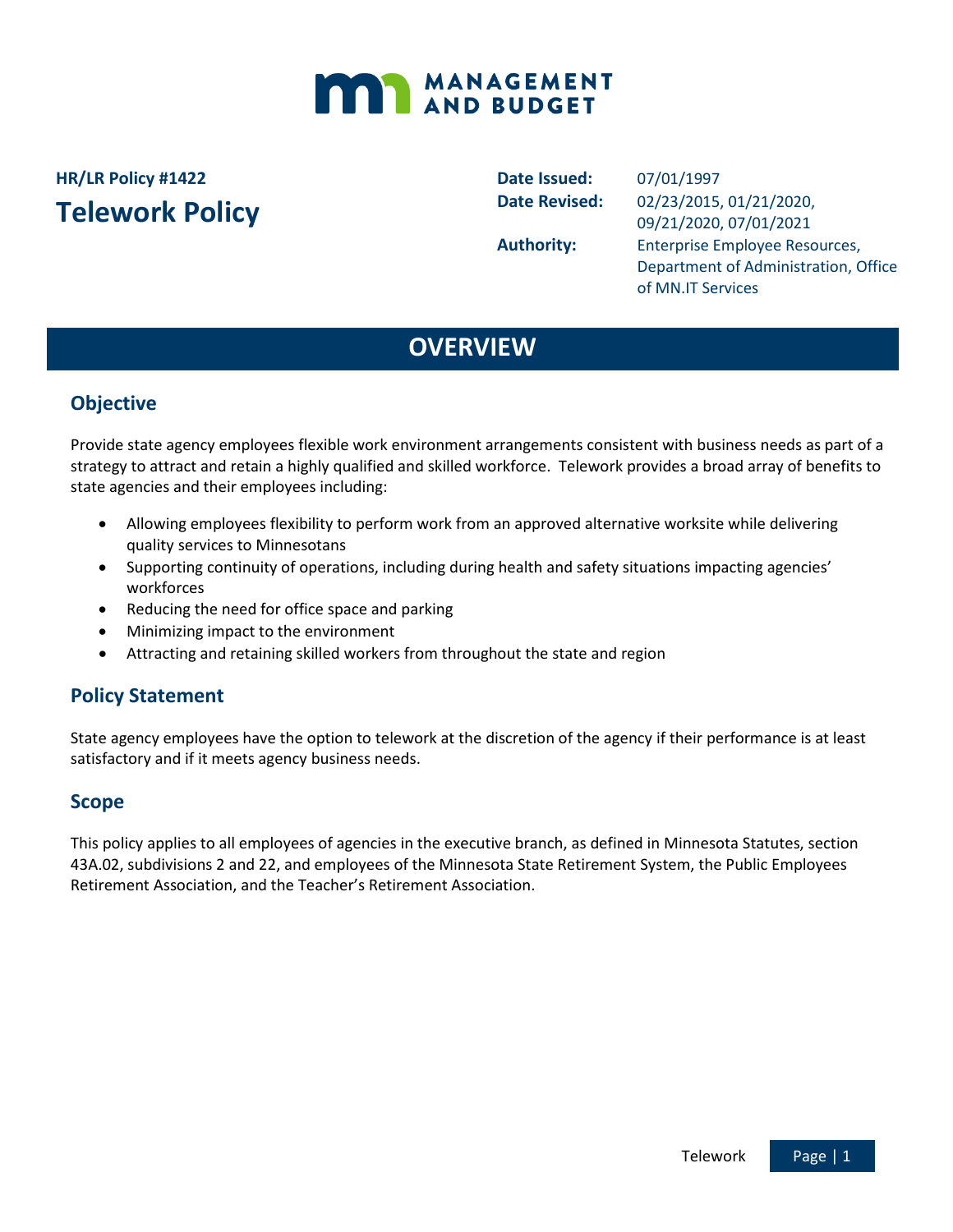## **Definitions and Key Terms**

| <b>Terms</b>                                  | <b>Definitions</b>                                                                                                                                                                                                                        |
|-----------------------------------------------|-------------------------------------------------------------------------------------------------------------------------------------------------------------------------------------------------------------------------------------------|
| Core hours                                    | The designated period of each workday when generally all agency<br>employees are expected to work.                                                                                                                                        |
| Permanent/principal work<br>location          | The location to which a position is permanently assigned, usually the<br>agency office.                                                                                                                                                   |
| Remote worker                                 | An employee who, as a condition of their appointment, has their home or<br>alternative location as the assigned work location, works permanently<br>from that location, and does not have an agency permanent/principal<br>work location. |
| Mobile worker                                 | An employee who travels continuously for work or who performs work at<br>multiple locations outside of an agency office, such as a field location or<br>other site.                                                                       |
| <b>Telework</b>                               | A work arrangement that allows an employee to perform work on a<br>scheduled regular, recurring basis at a telework location that is not the<br>employee's permanent/principal work location.                                             |
| Telework schedule and<br>acknowledgement form | A document identifying the employee's expected telework schedule and in<br>which the employee acknowledges the requirements of the telework<br>arrangement.                                                                               |
| <b>Telework location</b>                      | An approved worksite, different from the permanent/principal work<br>location, in which an employee is authorized to conduct telework. In most<br>cases, the telework location will be an employee's home.                                |
| <b>Teleworker</b>                             | An employee who has an agreed-upon schedule during which they are<br>expected to work at a telework location rather than their<br>permanent/principal work location.                                                                      |

## **Exclusions**

This policy does not apply to employees who:

- Work at home as a reasonable accommodation
- Work at home on a case-by-case or situational basis
- Are mobile workers or remote workers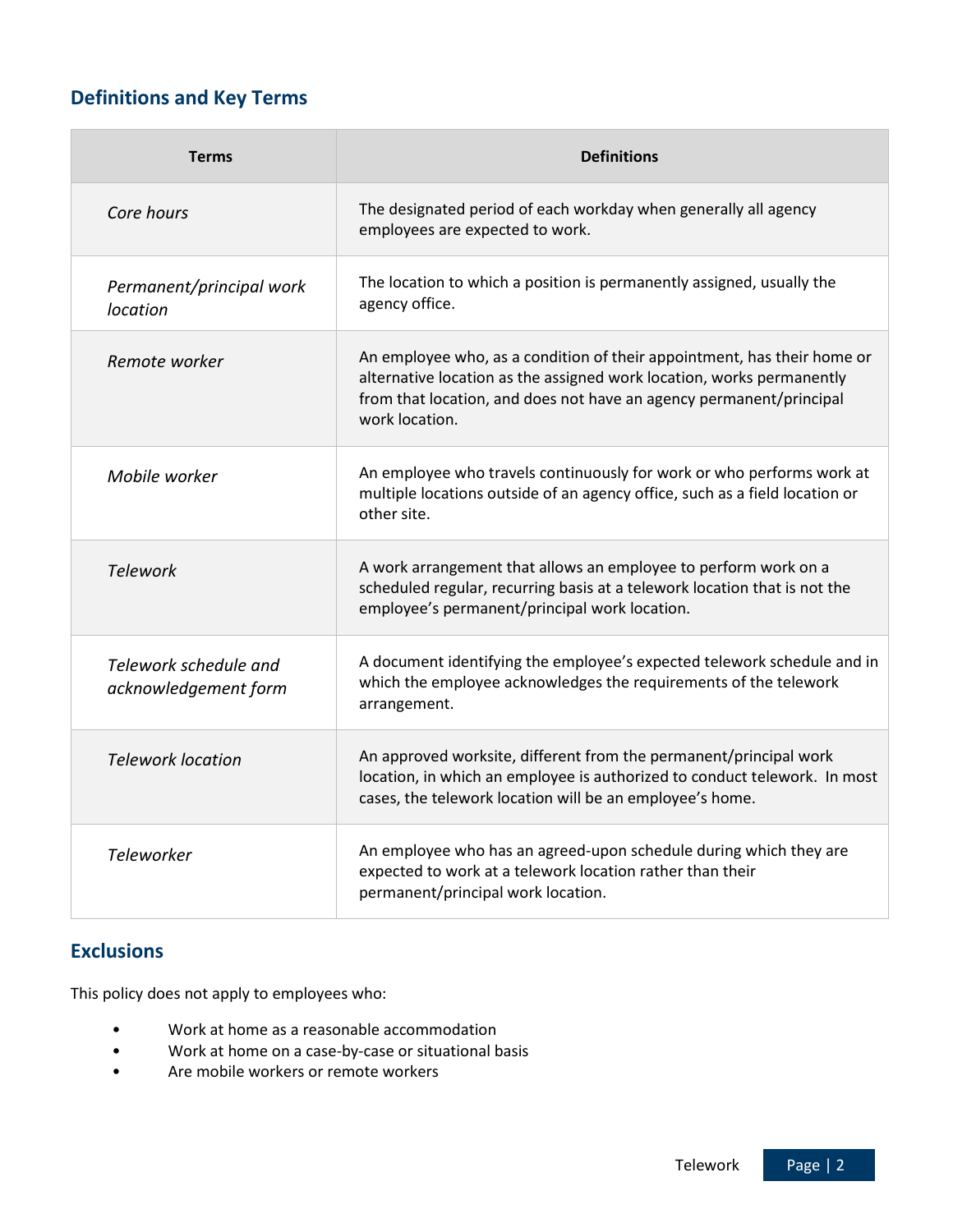## **GENERAL STANDARDS AND EXPECTATIONS**

State agency employees with at least satisfactory performance may telework if the agency determines it meets agency business needs. Employees in probationary or pre-probationary status may be eligible for telework at the sole discretion of the agency if consistent with agency business needs and the duties of the position. Telework is not an express or implied employee right or benefit, but a staffing and work arrangement at the sole discretion of the agency and is not subject to appeal or grievance. Not all work situations are appropriate for telework, nor is telework appropriate for all employees, and all telework arrangements must meet agency business needs. The use and approval of telework is at the sole discretion of the agency, and the agency may change or cancel a telework arrangement at will.

### **I. EMPLOYMENT CONDITIONS**

- **a. Compliance with Federal/State Employment Laws**. Telework arrangements must comply with all applicable local, state and federal employment laws. This includes the Fair Labor Standards Act (FLSA), which regulates the payment of overtime for FLSA non-exempt employees.
- **b. Job Duties and Responsibilities**. A teleworker remains responsible for all the job duties, responsibilities and obligations of their position while teleworking. The terms and conditions of employment, as specified in the applicable collective bargaining agreement/compensation plan, do not change based on telework status.
- **c. Compliance with Bargaining Agreement/Compensation Plans**. Applicable provisions of the bargaining agreements or compensation plans must be followed when implementing telework arrangements. Salary, retirement benefits, and state-sponsored insurance coverage remain unchanged.

### **II. EMPLOYEE EXPECTATIONS**

- **a. Personal Activities**. Telework hours are regular work hours and may not be used to perform personal activities. Just as with regular work hours, teleworkers are expected to follow agency vacation and sick leave policies and procedures to request time off from telework to engage in non-work activities. While the presence of dependents or others in the household should not be a bar to teleworking, employees should not engage in dependent care activities when performing job duties. While occasional, brief interruptions may occur, interruptions should be kept to a minimum to avoid work disruptions.
- **b. Telework Schedule**. Prior to the start of an employee's telework arrangement, the supervisor and teleworker must discuss the telework schedule, including expected work hours, breaks, and Core Hours (if required by the agency or unit), and use of vacation and sick leave. The telework schedule must comply with the FLSA, agency policies and procedures, and the applicable bargaining agreement or compensation plan. Any changes to the telework schedule due to flex time, overtime, or other situations must follow the applicable plan or bargaining agreement. Exempt employees must notify their supervisor if they will not be available during the telework schedule due to flexing time. The supervisor must determine the number of days per week/payroll period that the employee will be permitted to telework and develop a telework schedule with the employee.
- **c. Meetings.** Teleworkers are expected to attend meetings as scheduled. The supervisor and teleworker must discuss expectations for meetings and determine when the teleworker must attend in-person meetings if they fall on a telework day.
- **d. Travel Between Locations**.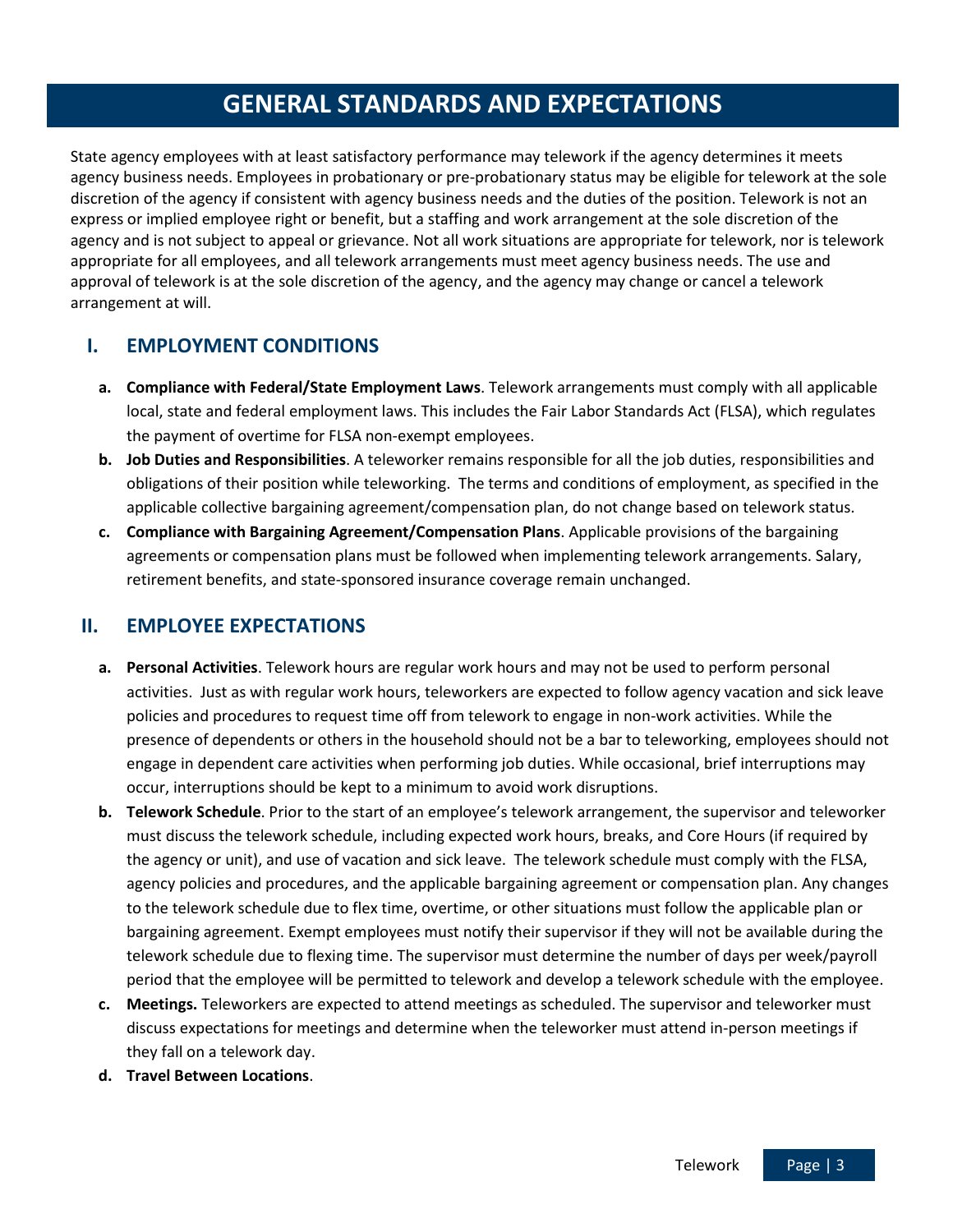i. Normal commute time between a telework location and the permanent/principal work location is not work time. If occurring during (not before or after) the teleworker's normally scheduled work hours, and not interrupted by personal activities, travel time between the telework location and the permanent/principal work location is considered work time. For example, if a teleworker begins work at the telework location at 8 a.m., and then directly travels to the permanent/principal work location beginning at 10 a.m. for work-related purposes, travel time would be considered work time. Travel home from the permanent/principal work location is not work time, unless the teleworker continues to perform work activity from the telework location after directly returning from the permanent/principal work location. In addition, if the employee teleworks for part of the day, works at the permanent/principal work location for part of the day, but completes personal tasks in between, the travel time is not work time but is unpaid commute time. See [DOL Opinion Letter December 31, 2020.](https://www.dol.gov/sites/dolgov/files/WHD/opinion-letters/FLSA/2020_12_31_19_FLSA.pdf)

Mileage between the telework location and the permanent/principal work location is considered commuting mileage and is not subject to reimbursement. However, if the employee's travel time is considered work time (as described above), then mileage for the associated travel may be reimbursable if permitted by the applicable collective bargaining agreement or compensation plan.

- ii. If the teleworker is working at an alternative work site (such as a field location, and not the telework location or the permanent/principal work location), the mileage from the alternative work site to the permanent/principal work location is reimbursable in accordance with the applicable collective bargaining agreement or compensation plan. Any travel to the alternative work site, that is not interrupted by personal activities, is considered work time if it occurs during (not before or after) the teleworker's normal work hours.
- **e. Communications**. During the hours of the telework schedule, teleworkers must be reachable by customers, co-workers, managers, supervisors, and agency leadership, by the means and methods as determined by the supervisor. Teleworkers must notify assigned office staff and/or their supervisors if they leave their telework location during work hours, just as they would if they worked in the permanent/principal work location. They must also notify the supervisor if they are not performing work due to vacation or sick time and must follow the normal procedures for requesting time off.
- **f. Supplies and Expenses**. Office supplies, such as pens, paper, notepads, needed for the telework location will be obtained through the normal office supply request procedures. Expenses will be reimbursed only if preapproved and to the extent reimbursement is provided by the applicable collective bargaining agreement or compensation plan, and consistent with applicable agency and statewide policies. The agency assumes no responsibility for operating costs associated with the telework location beyond a computer if provided by the agency, including but not limited to maintenance or modification of the telework location, internet, telephone, furniture, utilities, and insurance.
- **g. Responsibilities When Telework Location is in the Home**. The teleworker is responsible for establishing and maintaining a safe and adequate telework location when the telework location is in their home. Aside from items employees may be permitted by the agency to transport to the telework location from the permanent work location, teleworkers will be responsible for all costs related to modifications of the telework location, including but not limited to providing any furniture, remodeling, electrical or any other space modifications. ADA reasonable accommodation requests related to the telework location will be reviewed on a case-by-case basis and are excluded from this policy. In-person business meetings may not be held in home telework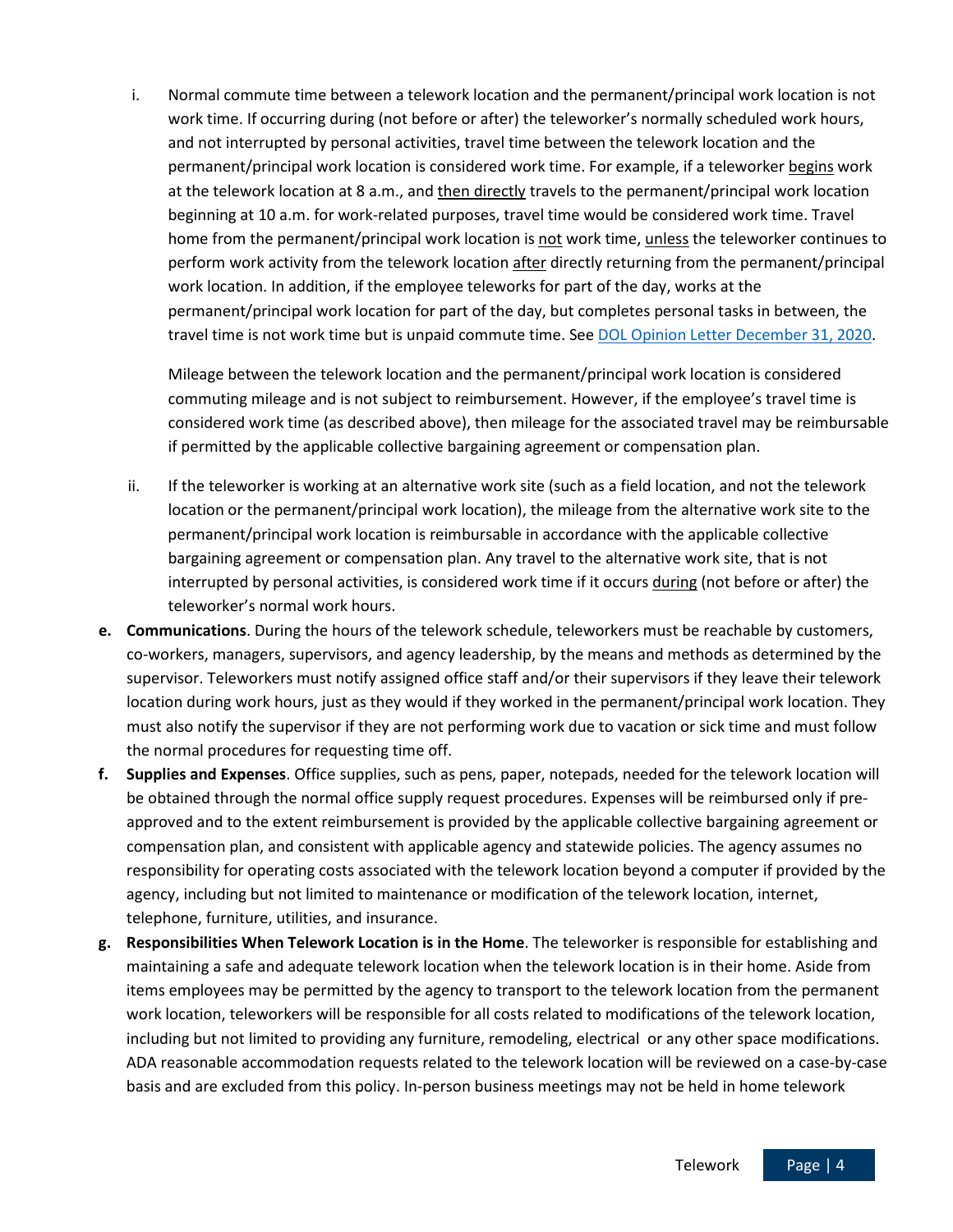locations; meetings may be conducted via video conference, phone conference, or other applicable technology.

- **h. Privacy and Security**. Teleworkers must make arrangements with their supervisors regarding any necessary access to confidential or sensitive information while working at a telework location. Teleworkers are responsible for protecting the privacy and confidentiality of data and information at their telework location, which includes compliance with enterprise security policies. Teleworkers must ensure the security of data and information that is transported to and from their telework location.
- **i. Insurance**. Any insurance for state-owned equipment is the responsibility of the agency. The agency is not responsible for insuring the telework location. Teleworkers are responsible for purchasing personal insurance for employee-owned equipment and for the telework location, if desired. The agency is not responsible for any loss or damage to any employee-owned equipment or to the telework location.
- **j. Return of Property**. Any state-owned property used for telework purposes, documents, and other information must be returned upon termination of the telework arrangement.
- **k. Notice to Supervisor**. Teleworkers are responsible for promptly notifying their supervisor of an equipment malfunction, failure of either state-owned or employee-owned equipment needed to do assigned work, or connectivity issues. If the malfunction prevents the teleworker from working, the teleworker must notify the supervisor immediately. Equipment malfunction and connectivity issues do not constitute emergencies under HR/LR Policy #1437 Emergency Closure of State Agency Facilities. The teleworker and supervisor should discuss flexible scheduling for these situations or other options available for completing work.
- **l. Performance**. Teleworkers' duties and responsibilities are not altered by telework. Teleworkers are responsible for meeting performance expectations and standards and maintaining satisfactory work performance.
- **m. Inclement Weather**. A teleworker who is scheduled to work at their telework location on a day with inclement weather is expected to work as normally scheduled.
- **n. Closure of Agency Facility**. If an agency facility is closed due to a natural or human-made emergency, any employee scheduled or able to telework is expected to work as normally scheduled. Emergency paid leave is not available when agencies must close due to emergencies unless authorized by the MMB Commissioner.
- **o. Taxes**. Federal and state tax implications of teleworking and use of the home as a telework location is the responsibility of the teleworker.

## **III. SUPERVISOR EXPECTATIONS**

- **a. Communication Plan**. The supervisor must work with the teleworker to develop an effective communication plan that sets expectations for responding to emails and phone calls during the telework day and for maintaining regular communication with the teleworker.
- **b. Performance Expectations**. Teleworking employees are expected to maintain at least satisfactory performance. At a supervisor's sole discretion, a supervisor may permit a teleworking employee who fails to maintain satisfactory performance to continue to telework under a performance improvement plan, with reassessment upon completion.
- **c. Emergency Plan**. The supervisor and teleworker must develop emergency and back up plans with necessary phone numbers and a messaging plan in case of an emergency (e.g. equipment failure).
- **d. Meetings**. The supervisor should endeavor to communicate planned in-person meeting schedules in advance within any schedule-change notice provisions of the collective bargaining agreements or compensation plans, to permit teleworkers to adjust their work schedules and work location accordingly.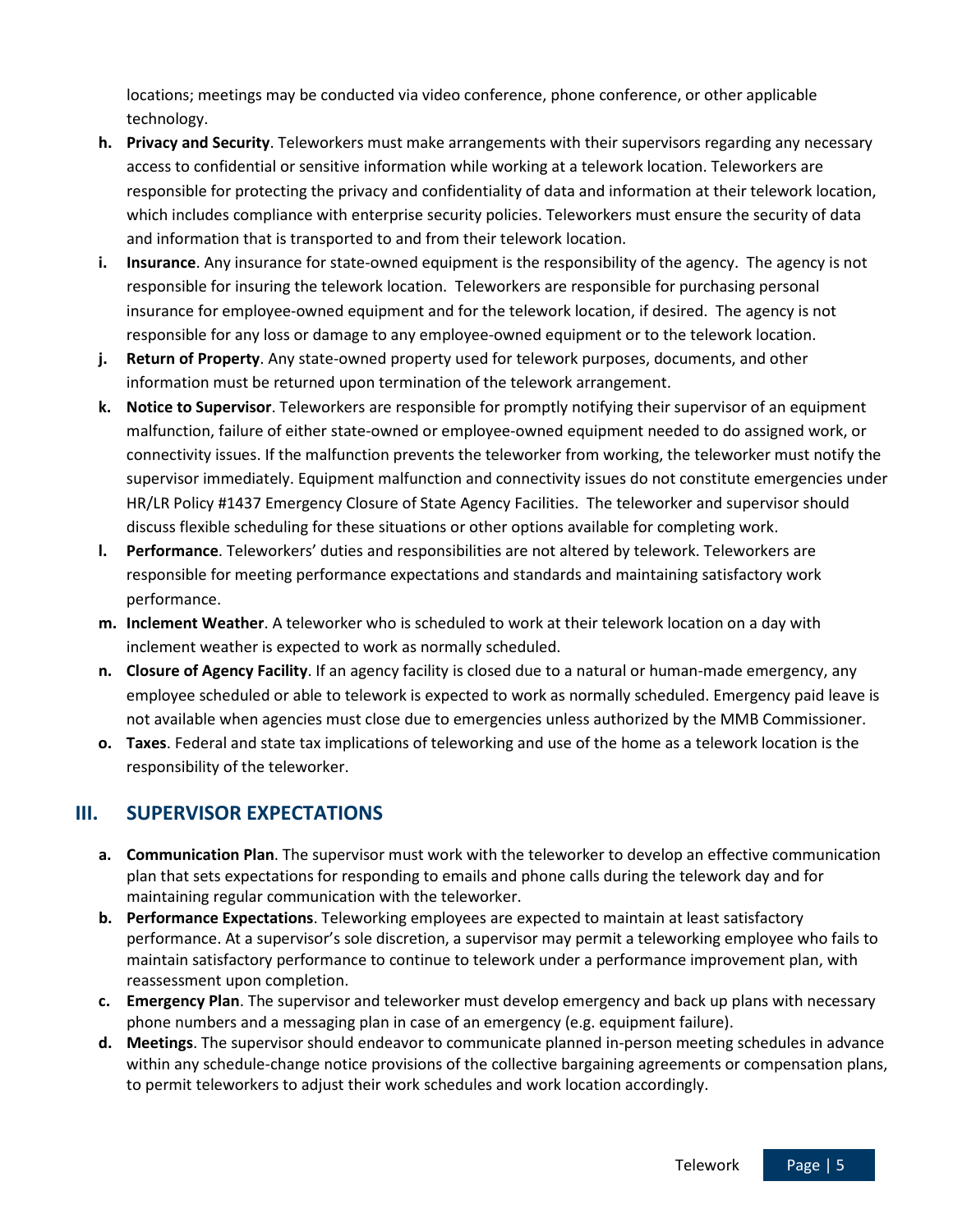**e. Reporting to HR.** Supervisors must provide the Telework Schedule and Acknowledgement form to the agency HR office and to payroll (e.g., to address tax implications of working in a different state).

### **IV. EQUIPMENT AND MATERIALS**

- **a. Agency-Provided Equipment**. Agencies may provide, at their sole discretion, computer hardware equipment, and software deemed necessary for the teleworker to perform assigned work at a telework location. A teleworker's use of state-owned technology is subject to state policies and procedures, including the [Appropriate Use of Electronic Communication and Technology Policy,](https://mn.gov/mmb/assets/1423-appropuseoftechpdf_tcm1059-322068.pdf) and other [IT use policies.](https://mn.gov/mnit/about-mnit/policies/security/#/list/appId/1/filterType//filterValue//page/1/sort//order/)
- **b. Record of Equipment**. Agencies must maintain a record of state-owned hardware, software, and other equipment located at the telework location.
- **c. Employee-Owned Equipment**. Agencies may authorize teleworkers to use employee-owned computer hardware equipment and software that is necessary to perform assigned work at the telework location. A teleworker's use of employee-owned technology for work purposes is subject to state policies and procedures, including the [Appropriate Use of Electronic Communication and Technology Policy,](https://mn.gov/mmb/assets/1423-appropuseoftechpdf_tcm1059-322068.pdf) and other IT [use policies.](https://mn.gov/mnit/about-mnit/policies/security/#/list/appId/1/filterType//filterValue//page/1/sort//order/)
- **d. Maintenance and Repair of State-Owned Equipment**. Agencies are responsible for maintaining and repairing state-owned equipment based on normal use, and the installation and testing of software and software upgrades for state-owned electronic equipment. Employees are responsible for bringing state-owned equipment to the agency office unless installation, testing, maintenance and repair can be conducted remotely. Nothing in this policy waives the agency's ability as may be permitted by law to pursue costs for lost or stolen state-owned property or for damages beyond normal wear-and-tear.
- **e. Repair of Employee-Owned Equipment**. Agencies will not provide maintenance or repair of employee-owned equipment, hardware or software used for telework.
- **f. Business Use Restrictions**. All equipment, hardware and software agencies furnish to the teleworker remain the property of the state and are subject to the same business use restrictions as if the property was located on state premises. To address hardware and software security for state-owned equipment, all software used for teleworking must be approved by the agency. State-owned software cannot be installed on employeeowned hardware unless authorized by the agency. Employee-owned software cannot be installed on stateowned hardware. Teleworkers must continue to comply with enterprise technology policies.
- **g. Permanent/Principal Location Workspace**. The agency will provide the teleworker with a workspace when the teleworker works at the permanent/principal location. This workspace may be a touch down work station and not an assigned cubicle or office space.

## **V. DATA AND SECURITY**

- **a. Data Practices Act.** Teleworkers must follow all applicable provisions of the Minnesota Government Data Practices Act ("MGDPA"), any other applicable laws, and agency data privacy policies when performing work at the telework location. The teleworker and supervisor must discuss the type and form of data which will be taken to and from the telework location and must agree on the security and transfer process necessary to meet the needs of the agency, to protect the security of the data, and to comply with the MGDPA and any other applicable laws.
- **b. Data Privacy.** The address provided for the work location in SEMA4 must not contain private data. As a result, if the telework location is the employee's home, the work location address used in SEMA4 must be the address of the permanent/principal work location, regardless of how many days per week the employee teleworks from home. The employee's personal phone number must not be listed as the work phone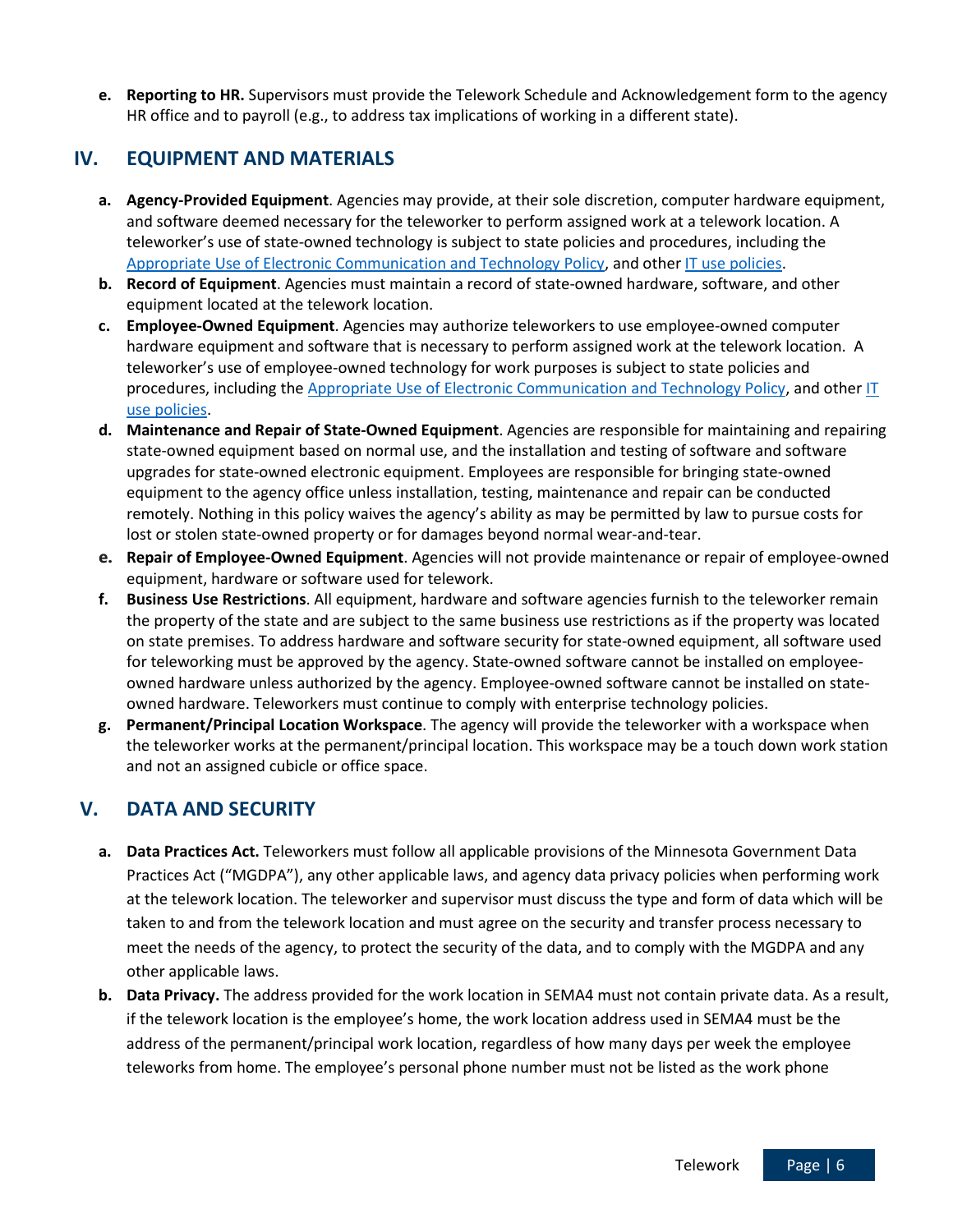number. The work phone number in SEMA4 must either be the number of a state-owned phone or must be left blank.

**c. Data Requests and Retention.** Data created and maintained during a telework arrangement generated for the purpose of conducting state business is subject to the MGDPA and the state's records management statute, regardless of whether the telework is performed using state-owned or employee-owned equipment. This means the teleworker is responsible for following proper retention and disposal procedures, such data remains the property of the state, and the teleworker must return all such data to the state upon request of the agency or upon the teleworker's separation from employment.

## **VI. TELEWORK LOCATION**

- **a. Protection from Hazards.** The telework location must accommodate any equipment to be used to perform and the teleworker must protect the telework location from hazards and dangers that could affect the teleworker or the equipment. The teleworker is responsible for taking appropriate steps to minimize damage to state-owned property at the telework location.
- **b. No Third-Party Liability.** In-person business meetings may not be held in a teleworker's home. The State of Minnesota and its agencies do not assume responsibility for injury or property damage to third parties that may occur at the telework location. If an agency representative is visiting the telework location on state business and is injured, the injury may be covered by workers' compensation. In-person business meetings held at the telework location, if the office is not located at the teleworker's home, must be approved in advance by the teleworker's supervisor and are at the discretion of the agency.
- **c. Workers' Compensation.** An employee is covered by the state's workers' compensation laws while they are acting in the course and scope of their employment while they are teleworking. Any injury that occurs in the course and scope of employment must be reported to the supervisor immediately, using the agency's standard workplace injury reporting process. The employee's designated telework location is considered an extension of state workspace only during scheduled teleworking hours for purposes of workers' compensation.
- **d. Teleworking Outside Minnesota.** Employees may not work outside the state of Minnesota without prior authorization by their agency. Before approving any telework location outside of Minnesota, agencies must review and follow existing payroll guidance for telework time reporting from Statewide Payroll Services, and may consult with Statewide Payroll Services about potential employer obligations for state tax withholding. Agencies may be responsible for unemployment compensation reporting and should consult Statewide Payroll Services.

If a telework location is outside the boundaries of the State of Minnesota, it may be necessary for the agency to purchase workers' compensation coverage for the state where the telework is located. The Appointing Authority or their designee must contact the Risk Management Division for information on [Workers'](https://mn.gov/admin/government/risk/workers-comp/)  [Compensation Requirements in Other States for Teleworkers.](https://mn.gov/admin/government/risk/workers-comp/)

Agencies must also confer with their agency general counsel or the Attorney General's Office about other potential legal risks or compliance issues. If approved, the employee must continue to follow the terms of this policy, as well as any procedures for reporting time worked outside of Minnesota. The telework location may not be outside of the United States.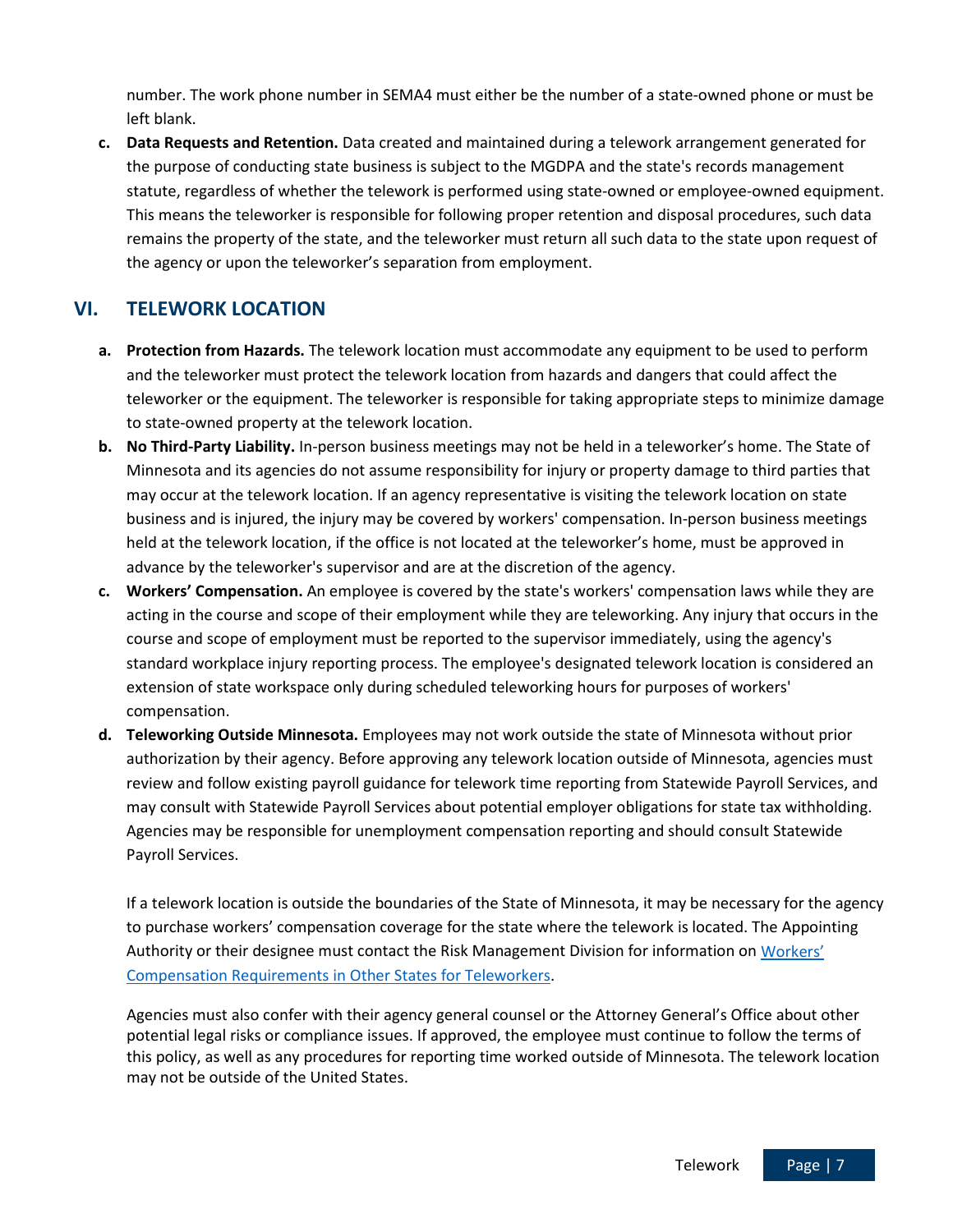**e. Timesheets for Out of State Teleworkers.** Employees who telework from outside of Minnesota must complete timesheets using state-specific earnings codes. Please contact your agency payroll administrator for further assistance.

### **VII. TELEWORK APPROVALS**

Agencies authorizing telework must create a process for determining which positions are eligible for telework using job-related criteria. Agencies retain the right to approve or deny telework requests at their sole discretion, but in keeping with the policy objective to offer telework to employees with at least satisfactory performance when it meets agency business needs. Agencies must monitor teleworkers' performance, and teleworkers must continue to meet customer and business needs and performance expectations.

## **VIII. TELEWORK SCHEDULE AND ACKNOWLEDGMENT FORM**

- **a. Acknowledgment form required.** Agencies that allow telework must use the Telework Schedule and Acknowledgment form to identify the telework schedule and expectations. Agencies may add additional provisions to the form if needed.
- **b. Signature**. A Telework Schedule and Acknowledgment form must be signed by the supervisor and employee prior to the start of telework. Agencies may require additional approvals as part of their process.
- **c. Change/Cancellation**. The telework arrangement can be changed or cancelled by the agency at-will, at any time, with or without cause. Agencies should attempt to provide up to a month's notice prior to a change in the telework arrangement taking effect, if possible. However, nothing in this policy limits the agency's right to change or cancel a telework arrangement effective immediately or with less than a month's notice. Any changes to the telework arrangement must be documented in a revised and signed Telework Schedule and Acknowledgment form. Cancellation of telework should be documented but does not require a signed Telework Schedule and Acknowledgment Form. The agency's decision to approve or not approve, to change, or to cancel a telework arrangement is not subject to appeal or grievance.

If the teleworker wishes to cancel the telework arrangement, the teleworker must give advance notice of at least three weeks to their supervisor of the cancellation to enable the supervisor to provide adequate space at the permanent/principal work location, minimize disruption, and meet business needs. Workspace provided upon cancellation may be located wherever space is available at the permanent/principal work location.

- **d. Renewal of Telework Arrangement**. At least annually, the supervisor and teleworker must discuss the telework arrangement. The supervisor and teleworker must also discuss the telework arrangement if any of the following events occur:
	- A change in the teleworker's job duties
	- Teleworker or supervisor changes positions
	- A change in any of the provisions documented in the Telework Schedule and Acknowledgment form

Any changes to the telework arrangement must be documented in a new, signed Telework Schedule and Acknowledgment form.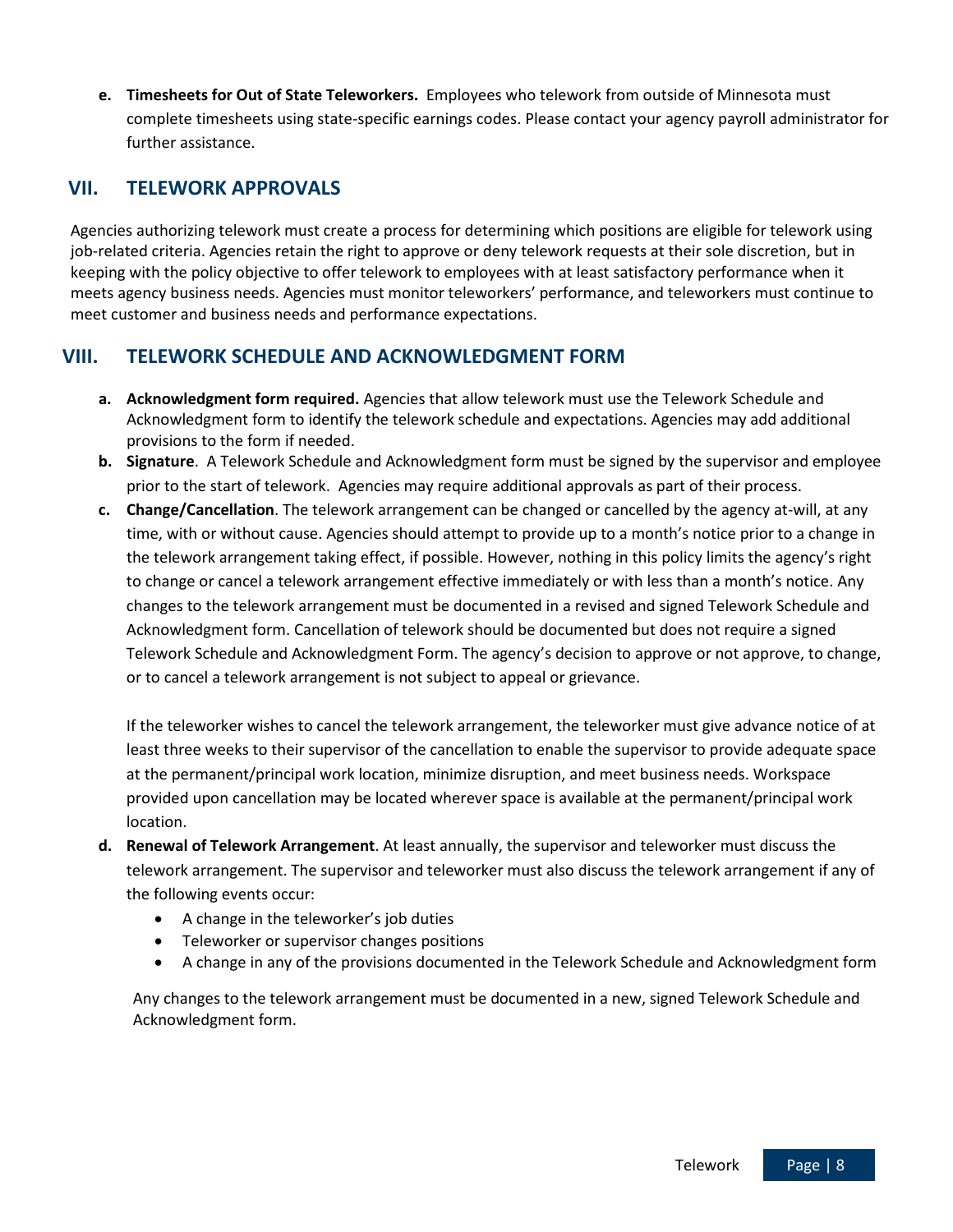## **RESPONSIBILITIES**

### **Agencies are responsible for:**

Adopting and communicating this policy.

Complying with the terms of this policy, managing the implementation of telework in their agency, and drafting any corresponding agency-specific policies or procedures they deem necessary.

Maintaining corresponding tools/resources created by the agency.

Completing a Telework Schedule and Acknowledgement form for teleworking employees covered under this policy.

Providing applicable supervisor and employee training. Topics could include: telework policy and procedure, data security and privacy, FLSA, communication, injury reporting, goal and standard setting, technology use and guidelines, safety, time tracking, etc.

Identifying and documenting internal controls related to telework.

### **MMB is responsible for:**

Maintaining this policy and corresponding tools/resources.

Making modifications to this policy as determined in MMB's sole discretion.

#### **Employees are responsible for:**

Complying with all applicable terms of this policy.

## **FORMS AND INSTRUCTIONS**

- [Telework Approval Process](https://mn.gov/mmb-stat/policies/Telework%20Approval%20Process%20Template%2001.02.2020.docx)
- [Telework Schedule and Acknowledgement Form Template](https://mn.gov/mmb-stat/policies/telework-schedule-and-acknowledgement-form-template.pdf)
- Supervisor Telework [Considerations](https://mn.gov/mmb-stat/policies/Supervisor%20Telework%20Considerations%2012.31.19.docx)
- Other possible forms to be developed by the agency include:
	- **Teleworker checklist for employee and supervisor to have the necessary tools to begin** telework
	- A telework tracking tool to track telework activity in the agency that includes 1) number of teleworkers, 2) schedule, 3) how telework hours are tracked, 4) major barriers to telework in the agency, 5) type of positions approved for telework, or 6) any information that may be used for analyzing the impacts of telework on the agency.

## **REFERENCES**

• [Appropriate Use of Electronic Communication and Technology Policy](https://mn.gov/mmb/assets/1423-appropuseoftechpdf_tcm1059-322068.pdf)